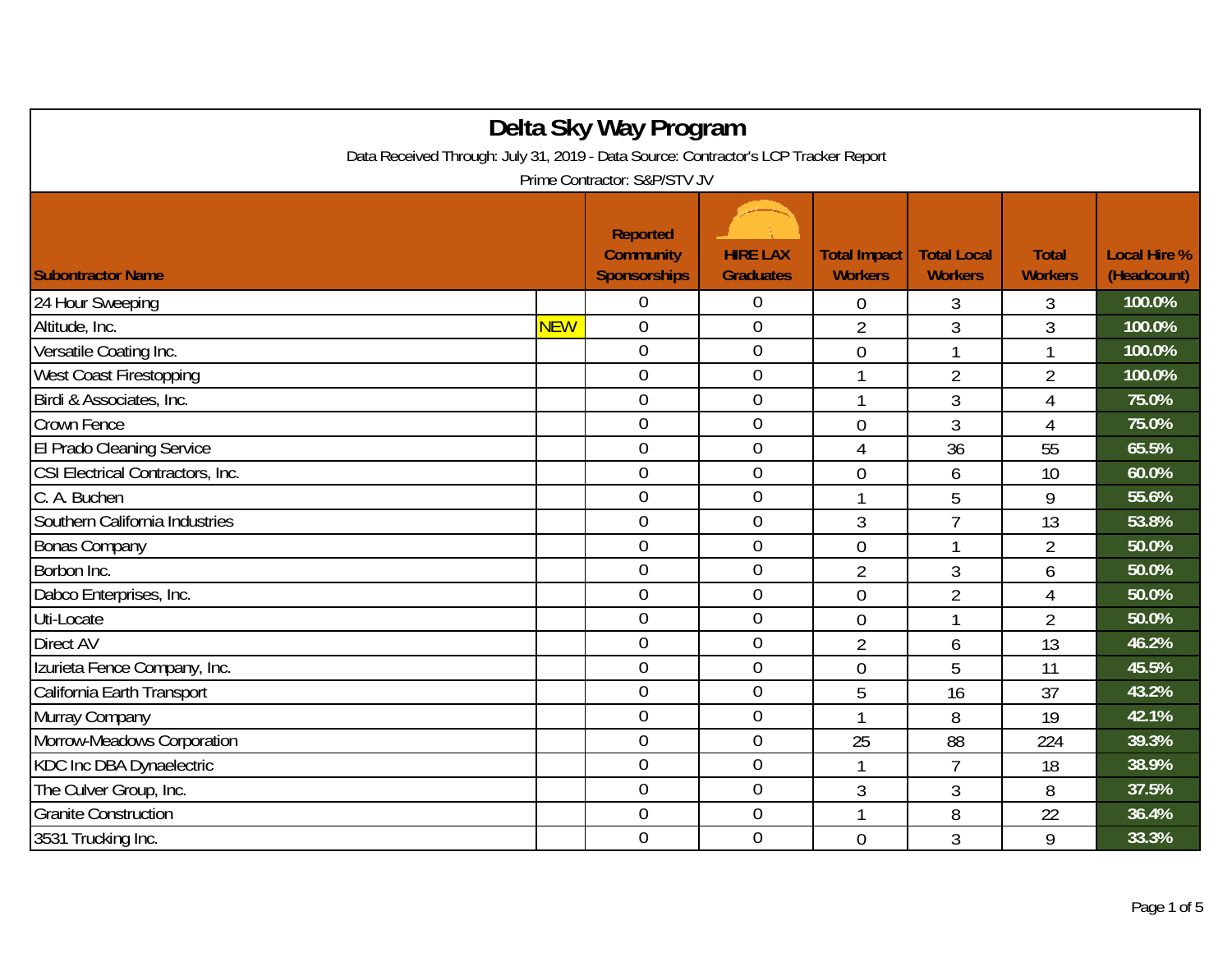| Delta Sky Way Program<br>Data Received Through: July 31, 2019 - Data Source: Contractor's LCP Tracker Report<br>Prime Contractor: S&P/STV JV |  |                                                            |                                     |                                       |                                      |                                |                                    |  |
|----------------------------------------------------------------------------------------------------------------------------------------------|--|------------------------------------------------------------|-------------------------------------|---------------------------------------|--------------------------------------|--------------------------------|------------------------------------|--|
| <b>Subontractor Name</b>                                                                                                                     |  | <b>Reported</b><br><b>Community</b><br><b>Sponsorships</b> | <b>HIRE LAX</b><br><b>Graduates</b> | <b>Total Impact</b><br><b>Workers</b> | <b>Total Local</b><br><b>Workers</b> | <b>Total</b><br><b>Workers</b> | <b>Local Hire %</b><br>(Headcount) |  |
| Best Contracting Services, Inc.                                                                                                              |  | 0                                                          | $\overline{0}$                      | 3                                     | 13                                   | 39                             | 33.3%                              |  |
| <b>Crane Rental Service</b>                                                                                                                  |  | $\overline{0}$                                             | $\overline{0}$                      | $\overline{0}$                        | 1                                    | 3                              | 33.3%                              |  |
| Giroux Glass Inc.                                                                                                                            |  | $\overline{0}$                                             | $\boldsymbol{0}$                    | $\overline{0}$                        | 1                                    | 3                              | 33.3%                              |  |
| Nold's Equipment, Inc.                                                                                                                       |  | $\overline{0}$                                             | $\mathbf 0$                         | $\mathbf{1}$                          | 1                                    | 3                              | 33.3%                              |  |
| Performance Contracting, Inc.                                                                                                                |  | $\overline{0}$                                             | $\overline{0}$                      | 14                                    | 35                                   | 105                            | 33.3%                              |  |
| GGG Demolition, Inc.                                                                                                                         |  | $\overline{0}$                                             | $\boldsymbol{0}$                    | $\overline{2}$                        | 20                                   | 61                             | 32.8%                              |  |
| ISEC, Inc.                                                                                                                                   |  | $\mathbf 0$                                                | $\mathbf 0$                         | 4                                     | 18                                   | 56                             | 32.1%                              |  |
| Infinity Drywall Contracting Inc.                                                                                                            |  | $\overline{0}$                                             | $\mathbf 0$                         | $\overline{7}$                        | 34                                   | 106                            | 32.1%                              |  |
| CSA Constructors, Inc.                                                                                                                       |  | $\boldsymbol{0}$                                           | $\boldsymbol{0}$                    | $\overline{2}$                        | 6                                    | 19                             | 31.6%                              |  |
| Penhall Company                                                                                                                              |  | $\mathbf 0$                                                | $\mathbf 0$                         | $\overline{1}$                        | 11                                   | 35                             | 31.4%                              |  |
| Critchfield Mechanical Inc. of So. Cal.                                                                                                      |  | $\overline{0}$                                             | $\mathbf 0$                         | $\overline{2}$                        | 5                                    | 16                             | 31.3%                              |  |
| Zolnay Insulation, Inc.                                                                                                                      |  | $\overline{0}$                                             | $\mathbf 0$                         | $\overline{0}$                        | 5                                    | 16                             | 31.3%                              |  |
| R.J.&J. CONSTRUCTION, INC.                                                                                                                   |  | $\overline{0}$                                             | $\mathbf 0$                         | 3                                     | 8                                    | 26                             | 30.8%                              |  |
| Matrix Environmental, INC.                                                                                                                   |  | $\overline{0}$                                             | $\boldsymbol{0}$                    |                                       | 19                                   | 62                             | 30.6%                              |  |
| <b>Austin Enterprise</b>                                                                                                                     |  | $\mathbf 0$                                                | $\boldsymbol{0}$                    | $\overline{0}$                        | 4                                    | 14                             | 28.6%                              |  |
| Building Electronic Controls, Inc.                                                                                                           |  | $\overline{0}$                                             | $\mathbf 0$                         | $\overline{0}$                        | 4                                    | 14                             | 28.6%                              |  |
| Safe Scaffolding                                                                                                                             |  | $\mathbf 0$                                                | $\mathbf 0$                         | $\overline{0}$                        | $\overline{2}$                       | $\overline{7}$                 | 28.6%                              |  |
| Martin Bros. Marcowall, LLC                                                                                                                  |  | $\overline{0}$                                             | $\mathbf 0$                         | $\overline{2}$                        | $\overline{7}$                       | 25                             | 28.0%                              |  |
| <b>Comet Electric</b>                                                                                                                        |  | $\overline{0}$                                             | $\overline{0}$                      | $\overline{0}$                        | 3                                    | 11                             | 27.3%                              |  |
| Cosco Fire Protection, Inc. - Sprinklers                                                                                                     |  | $\boldsymbol{0}$                                           | $\boldsymbol{0}$                    | $\overline{0}$                        | 5                                    | 19                             | 26.3%                              |  |
| Limbach Company LP                                                                                                                           |  | $\mathbf 0$                                                | $\boldsymbol{0}$                    | 3                                     | 10                                   | 38                             | 26.3%                              |  |
| <b>GRIFFITH COMPANY</b>                                                                                                                      |  | $\overline{0}$                                             | $\mathbf 0$                         | $\overline{7}$                        | 28                                   | 111                            | 25.2%                              |  |
| GecTwo, Inc.                                                                                                                                 |  | $\boldsymbol{0}$                                           | $\boldsymbol{0}$                    |                                       | 4                                    | 16                             | 25.0%                              |  |
| Group Delta Consultants, Inc.                                                                                                                |  | 0                                                          | $\overline{0}$                      | $\overline{0}$                        | 1                                    | 4                              | 25.0%                              |  |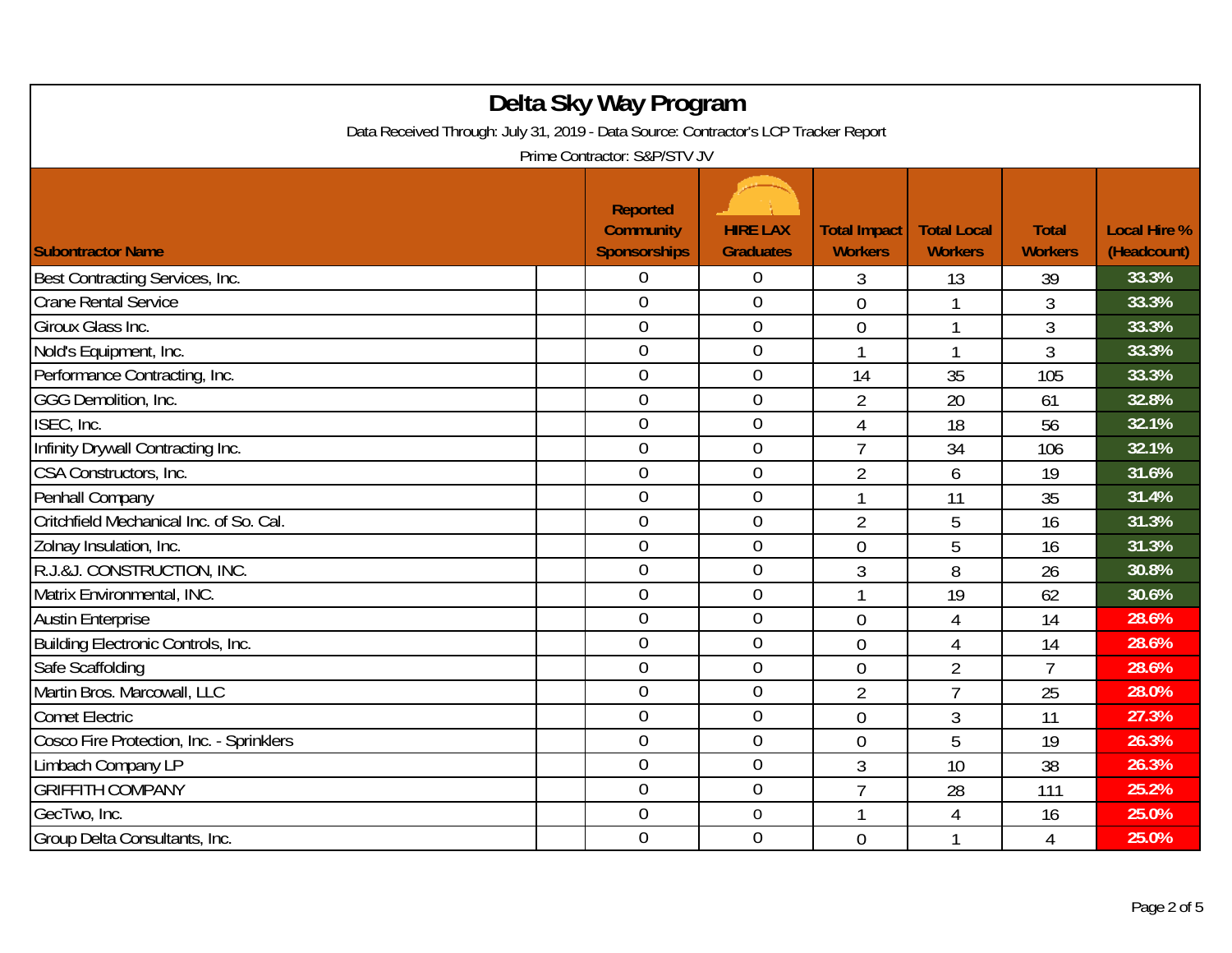| Delta Sky Way Program<br>Data Received Through: July 31, 2019 - Data Source: Contractor's LCP Tracker Report<br>Prime Contractor: S&P/STV JV |                                                            |                                     |                                       |                                      |                                |                                    |  |  |
|----------------------------------------------------------------------------------------------------------------------------------------------|------------------------------------------------------------|-------------------------------------|---------------------------------------|--------------------------------------|--------------------------------|------------------------------------|--|--|
| <b>Subontractor Name</b>                                                                                                                     | <b>Reported</b><br><b>Community</b><br><b>Sponsorships</b> | <b>HIRE LAX</b><br><b>Graduates</b> | <b>Total Impact</b><br><b>Workers</b> | <b>Total Local</b><br><b>Workers</b> | <b>Total</b><br><b>Workers</b> | <b>Local Hire %</b><br>(Headcount) |  |  |
| Lawrence W Rosine Co                                                                                                                         | 0                                                          | $\overline{0}$                      | 0                                     | $\overline{2}$                       | 8                              | 25.0%                              |  |  |
| <b>RMA Group</b>                                                                                                                             | $\overline{0}$                                             | $\overline{0}$                      |                                       | 1                                    | $\overline{4}$                 | 25.0%                              |  |  |
| So-Cal Insulation                                                                                                                            | $\mathbf 0$                                                | $\boldsymbol{0}$                    | 1                                     | 1                                    | $\overline{4}$                 | 25.0%                              |  |  |
| United Heider Inspection Group                                                                                                               | $\mathbf 0$                                                | $\boldsymbol{0}$                    | $\mathbf 0$                           | 4                                    | 17                             | 23.5%                              |  |  |
| Norcal Pipeline Services, Inc.                                                                                                               | $\overline{0}$                                             | $\mathbf 0$                         | $\overline{0}$                        | 6                                    | 26                             | 23.1%                              |  |  |
| Johnson & Turner Painting Co. Inc.                                                                                                           | $\overline{0}$                                             | $\mathbf 0$                         | $\overline{0}$                        | $\overline{4}$                       | 18                             | 22.2%                              |  |  |
| Western Industrial Contractors, Inc.                                                                                                         | $\overline{0}$                                             | $\overline{0}$                      | 5                                     | 17                                   | 79                             | 21.5%                              |  |  |
| Rosendin Electric                                                                                                                            | $\mathbf 0$                                                | $\mathbf 0$                         | $\overline{2}$                        | 5                                    | 24                             | 20.8%                              |  |  |
| <b>Advanced Fire Protection</b>                                                                                                              | $\boldsymbol{0}$                                           | $\boldsymbol{0}$                    |                                       | $\overline{2}$                       | 10                             | 20.0%                              |  |  |
| Stantru Resources Inc DBA Santru Reinforcing Steel                                                                                           | 0                                                          | $\overline{0}$                      | $\overline{0}$                        | $\overline{2}$                       | 10                             | 20.0%                              |  |  |
| Traffic Management, Inc.                                                                                                                     | $\overline{0}$                                             | $\overline{0}$                      | $\overline{0}$                        | 3                                    | 15                             | 20.0%                              |  |  |
| Universal Metro, Inc.                                                                                                                        | $\overline{0}$                                             | $\boldsymbol{0}$                    | $\overline{0}$                        | $\overline{2}$                       | 10                             | 20.0%                              |  |  |
| Pro Steel Erectors, Inc.                                                                                                                     | $\mathbf 0$                                                | $\overline{0}$                      | $\overline{0}$                        | 3                                    | 16                             | 18.8%                              |  |  |
| <b>ACCO Engineered Systems</b>                                                                                                               | $\overline{0}$                                             | $\mathbf 0$                         | $\overline{0}$                        | 3                                    | 18                             | 16.7%                              |  |  |
| GONSALVES & SANTUCCI INC. DBA CONCO PUMPING INC                                                                                              | $\mathbf 0$                                                | $\mathbf 0$                         | 1                                     | 1                                    | 6                              | 16.7%                              |  |  |
| United Riggers & Erectors, Inc.                                                                                                              | $\overline{0}$                                             | $\mathbf 0$                         | $\overline{0}$                        | $\overline{2}$                       | 12                             | 16.7%                              |  |  |
| <b>Badger Daylighting Corp</b>                                                                                                               | $\overline{0}$                                             | $\overline{0}$                      | $\mathbf{1}$                          | $\overline{4}$                       | 27                             | 14.8%                              |  |  |
| Air Balance Co, Inc.                                                                                                                         | $\overline{0}$                                             | $\overline{0}$                      | $\overline{0}$                        | 1                                    | $\overline{7}$                 | 14.3%                              |  |  |
| Shape Interior Systems                                                                                                                       | $\overline{0}$                                             | $\mathbf 0$                         | $\overline{0}$                        | 1                                    | $\overline{7}$                 | 14.3%                              |  |  |
| <b>Vertical Access</b>                                                                                                                       | $\mathbf 0$                                                | $\mathbf 0$                         | $\overline{0}$                        | 1                                    | $\overline{7}$                 | 14.3%                              |  |  |
| Environmental Construction Group, Inc.                                                                                                       | $\overline{0}$                                             | $\mathbf 0$                         | 1                                     | $\overline{2}$                       | 15                             | 13.3%                              |  |  |
| Northstar Contracting Group, Inc.                                                                                                            | $\overline{0}$                                             | $\overline{0}$                      | $\overline{0}$                        | $\overline{2}$                       | 15                             | 13.3%                              |  |  |
| <b>Underground Construction Company</b>                                                                                                      | $\boldsymbol{0}$                                           | $\boldsymbol{0}$                    | $\overline{0}$                        | $\overline{4}$                       | 31                             | 12.9%                              |  |  |
| Dean Visosky Contractors, Inc.                                                                                                               | $\overline{0}$                                             | $\mathbf 0$                         | $\overline{0}$                        | 1                                    | 8                              | 12.5%                              |  |  |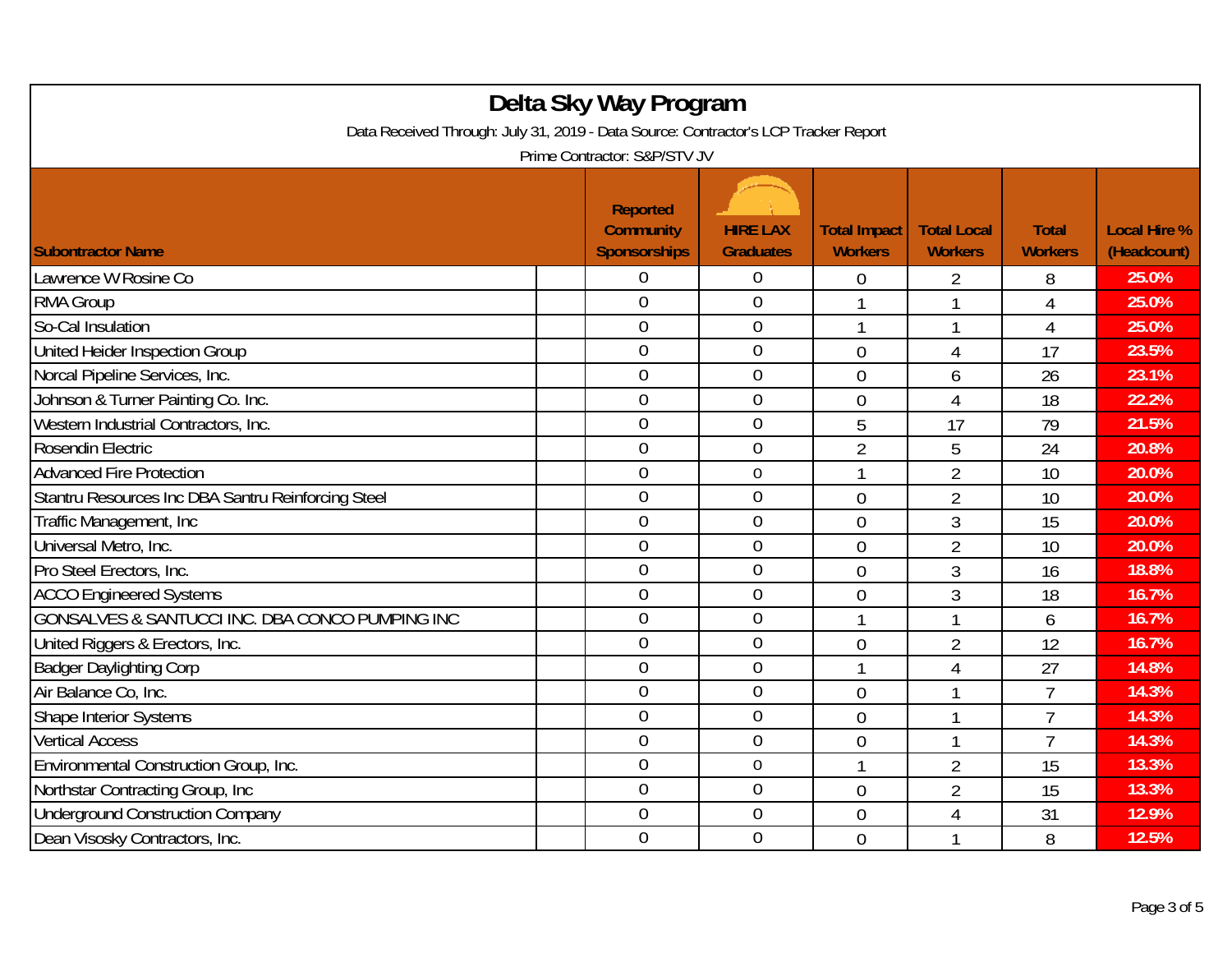| Delta Sky Way Program<br>Data Received Through: July 31, 2019 - Data Source: Contractor's LCP Tracker Report<br>Prime Contractor: S&P/STV JV |                                                            |                                     |                                       |                                      |                                |                                    |  |  |
|----------------------------------------------------------------------------------------------------------------------------------------------|------------------------------------------------------------|-------------------------------------|---------------------------------------|--------------------------------------|--------------------------------|------------------------------------|--|--|
| <b>Subontractor Name</b>                                                                                                                     | <b>Reported</b><br><b>Community</b><br><b>Sponsorships</b> | <b>HIRE LAX</b><br><b>Graduates</b> | <b>Total Impact</b><br><b>Workers</b> | <b>Total Local</b><br><b>Workers</b> | <b>Total</b><br><b>Workers</b> | <b>Local Hire %</b><br>(Headcount) |  |  |
| G & F Concrete Cutting                                                                                                                       | 0                                                          | $\boldsymbol{0}$                    | 0                                     |                                      | 9                              | 11.1%                              |  |  |
| Xcel Mechanical Systems                                                                                                                      | $\overline{0}$                                             | $\mathbf 0$                         | $\overline{0}$                        | $\overline{2}$                       | 23                             | 8.7%                               |  |  |
| Mr. Crane, Inc.                                                                                                                              | $\overline{0}$                                             | $\boldsymbol{0}$                    | $\overline{0}$                        | 1                                    | 22                             | 4.5%                               |  |  |
| A Good Sign & Graphics Co                                                                                                                    | $\mathbf 0$                                                | $\mathbf 0$                         | $\overline{0}$                        | 0                                    | 5                              | 0.0%                               |  |  |
| <b>AERO Bridgeworks</b>                                                                                                                      | $\overline{0}$                                             | $\overline{0}$                      | $\overline{0}$                        | $\overline{0}$                       | 24                             | 0.0%                               |  |  |
| ARB, Inc.                                                                                                                                    | $\mathbf 0$                                                | $\boldsymbol{0}$                    | $\overline{0}$                        | 0                                    |                                | 0.0%                               |  |  |
| Art Cuevas Concrete                                                                                                                          | $\mathbf 0$                                                | $\mathbf 0$                         | $\overline{0}$                        | 0                                    | 12                             | 0.0%                               |  |  |
| <b>Bragg Crane Service</b>                                                                                                                   | $\overline{0}$                                             | $\overline{0}$                      | $\overline{0}$                        | 0                                    | 3                              | 0.0%                               |  |  |
| CENTER-LINE CONCRETE CUTTING INC                                                                                                             | $\mathbf 0$                                                | $\boldsymbol{0}$                    | $\overline{0}$                        | $\overline{0}$                       | $\overline{2}$                 | 0.0%                               |  |  |
| City Service Contracting, Inc.                                                                                                               | $\overline{0}$                                             | $\boldsymbol{0}$                    | $\mathbf 0$                           | $\overline{0}$                       | 5                              | 0.0%                               |  |  |
| Climatec                                                                                                                                     | $\overline{0}$                                             | $\mathbf 0$                         | $\overline{0}$                        | $\overline{0}$                       | $\overline{2}$                 | 0.0%                               |  |  |
| Commercial Scaffolding of CA, Inc.                                                                                                           | $\overline{0}$                                             | $\mathbf 0$                         | $\overline{0}$                        | $\overline{0}$                       | 4                              | 0.0%                               |  |  |
| <b>Concrete Coring Company</b>                                                                                                               | $\overline{0}$                                             | $\overline{0}$                      | $\overline{0}$                        | 0                                    | $\overline{2}$                 | 0.0%                               |  |  |
| <b>CONNER CONCRETE CUTTING &amp; CORING</b>                                                                                                  | $\overline{0}$                                             | $\mathbf 0$                         | $\overline{0}$                        | 0                                    | 6                              | 0.0%                               |  |  |
| Digital Decora, Inc.                                                                                                                         | $\overline{0}$                                             | $\boldsymbol{0}$                    | $\overline{0}$                        | $\overline{0}$                       | $\overline{2}$                 | 0.0%                               |  |  |
| Geo-Advantec, Inc.                                                                                                                           | $\overline{0}$                                             | $\mathbf 0$                         | $\overline{0}$                        | 0                                    | $\overline{2}$                 | 0.0%                               |  |  |
| <b>Hill Crane Service</b>                                                                                                                    | $\overline{0}$                                             | $\mathbf 0$                         | $\overline{0}$                        | $\overline{0}$                       | 5                              | 0.0%                               |  |  |
| J Colavin & Son, Inc                                                                                                                         | $\overline{0}$                                             | $\mathbf 0$                         | $\overline{0}$                        | 0                                    | $\overline{2}$                 | 0.0%                               |  |  |
| Pan Pacific Mechanical                                                                                                                       | $\overline{0}$                                             | $\overline{0}$                      | $\overline{0}$                        | 0                                    | 6                              | 0.0%                               |  |  |
| <b>PCI Striping</b>                                                                                                                          | $\overline{0}$                                             | $\mathbf 0$                         | $\overline{0}$                        | $\overline{0}$                       | 14                             | 0.0%                               |  |  |
| Premier Interior Development, Inc.                                                                                                           | $\boldsymbol{0}$                                           | $\boldsymbol{0}$                    | $\overline{0}$                        | 0                                    | 7                              | 0.0%                               |  |  |
| Premier Tile & Marble                                                                                                                        | $\overline{0}$                                             | $\mathbf 0$                         | $\overline{0}$                        | $\overline{0}$                       | $\overline{2}$                 | 0.0%                               |  |  |
| PSI3G Inc dba Partition Specialties, Inc.                                                                                                    | $\overline{0}$                                             | $\mathbf 0$                         | $\overline{0}$                        | 0                                    | $\overline{2}$                 | 0.0%                               |  |  |
| Psomas                                                                                                                                       | $\mathbf 0$                                                | $\mathbf 0$                         | $\overline{0}$                        | 0                                    | $\overline{2}$                 | 0.0%                               |  |  |